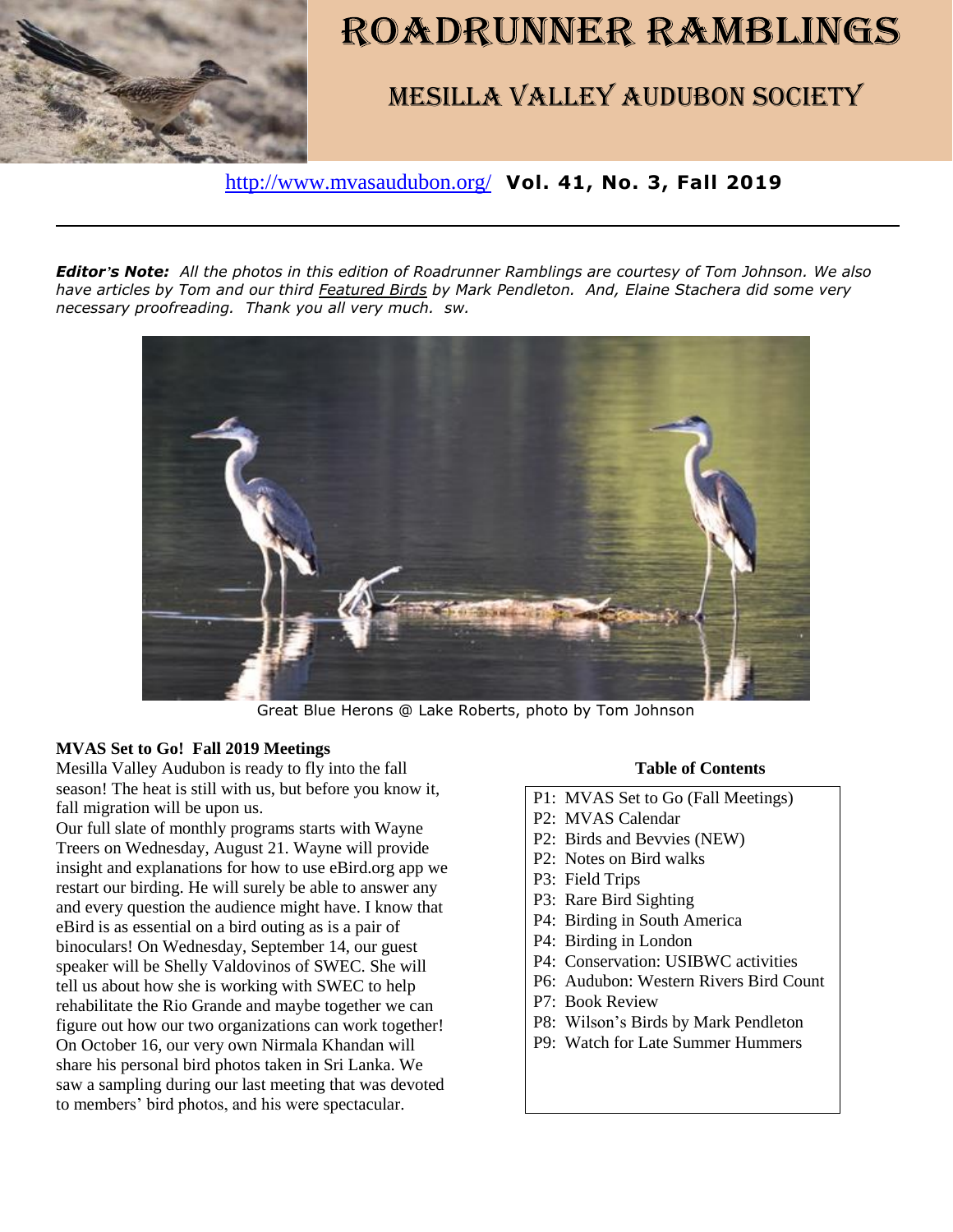# **MVAS Fall Calendar 2019**

# **August**

**Saturday, August 10**: Bird walk—Mesilla Valley Bosque State Park. Meet at Visitors' Center at 8:00 AM. C.J. Goin is your guide.

**Wednesday, August 21**: Bird walk—Wayne Treers hosts a "beginner's bird walk" at Tellbrook Park. Meet at park entrance at 7:45 AM.

**Wednesday, August 21**: MVAS monthly meeting at SWEC. Meet 'n greet at 6:30 PM, 7:00 PM Wayne Treers to present introduction to eBird.org.

**Saturday, August 24**: Bird walk—Leasburg Dam State Park. Meet at Visitors' Center at 8:00 AM. C.J. Goin is your guide.

**Saturday, August 31:** Field trip—Dripping Springs. (see article below for details)

## **September**

**Saturday, September 14**: Bird walk— Mesilla Valley Bosque State Park. Meet at Visitors' Center at 8:00 AM. C.J. Goin is your guide.

**Wednesday, September 18**: Bird walk—Wayne Treers hosts a "beginner's bird walk" at Tellbrook Park. Meet at park entrance at 7:45 AM.

**Wednesday, September 18**: MVAS monthly meeting at SWEC. Meet 'n greet at 6:30 PM, 7:00 PM Shelly Vadovinos of SWEC will talk about her involvement with a youth conservation corps.

**Saturday, September 21**: Bird walk—Leasburg Dam State Park. Meet at Visitors' Center at 8:00 AM. C.J. Goin is your guide.

**Saturday, September 28, 7:00 AM.** Field trip— Cloudcroft (see article below for details)

# **October**

**Saturday, October 12**: Bird walk— Mesilla Valley Bosque State Park. Meet at Visitors' Center at 8:00 AM. C.J. Goin is your guide.

**Wednesday, October 16**: Bird walk—Wayne Treers hosts a "beginner's bird walk" at Tellbrook Park. Meet at park entrance at 7:45 AM.

**Wednesday, October 16**: MVAS monthly meeting at SWEC. Meet 'n greet at 6:30 PM, 7:00 PM Nirmala Khandan will present on birds of Sri Lanka.

**Saturday, October 19**: Bird walk—Leasburg Dam State Park. Meet at Visitors' Center at 8:00 AM. C.J. Goin is your guide.

**Saturday, October 26:** Field trip—Percha Dam State Park (see article below for details)

#### **Birds and Bevvies: A new MVAS event**

Over the summer break, MVAS gathered a couple times at local breweries to talk birds and everything else (except politics) for a couple hours. The hosting pubs were gracious and helpful Picacho Peak Brewery and Spotted Dog Brewery). Stories about trips to the Ukraine to scout out never-before-seen birds, as well as treks to Costa Rica, Ohio's spring migration, and meanderings all around New Mexico were fun to hear. Some of us even talked about our local bird feeders and their crazy visitors.

There were about 20 participants each time, and all agreed it is an event that needs to be repeated. Everybody is welcome! Watch for announcements via email and Facebook. Once established, we'll add it to our newsletter calendar.



White-Breasted Nuthatch @ Lake Roberts, photo by Tom Johnson

# **NOTES on bird walks:**

Bird walks will restart with C.J. Goin back in action for his Mesilla Valley Bosque treks on Saturday, August 10 starting at 8:00 AM, and continuing the second Saturdays of the month for September and October. Note that Leasburg Dam walks are scheduled for August 24, September 21, and October 19, which is a change from the usual "last Saturday of the month" routine, which will resume in November. "Beginner's" bird walks, hosted by Wayne Treers, will take place as usual the third Wednesday of each month, starting at 7:45 AM at Tellbrook Park. Bring your binoculars, everybody. There will be lots of birds!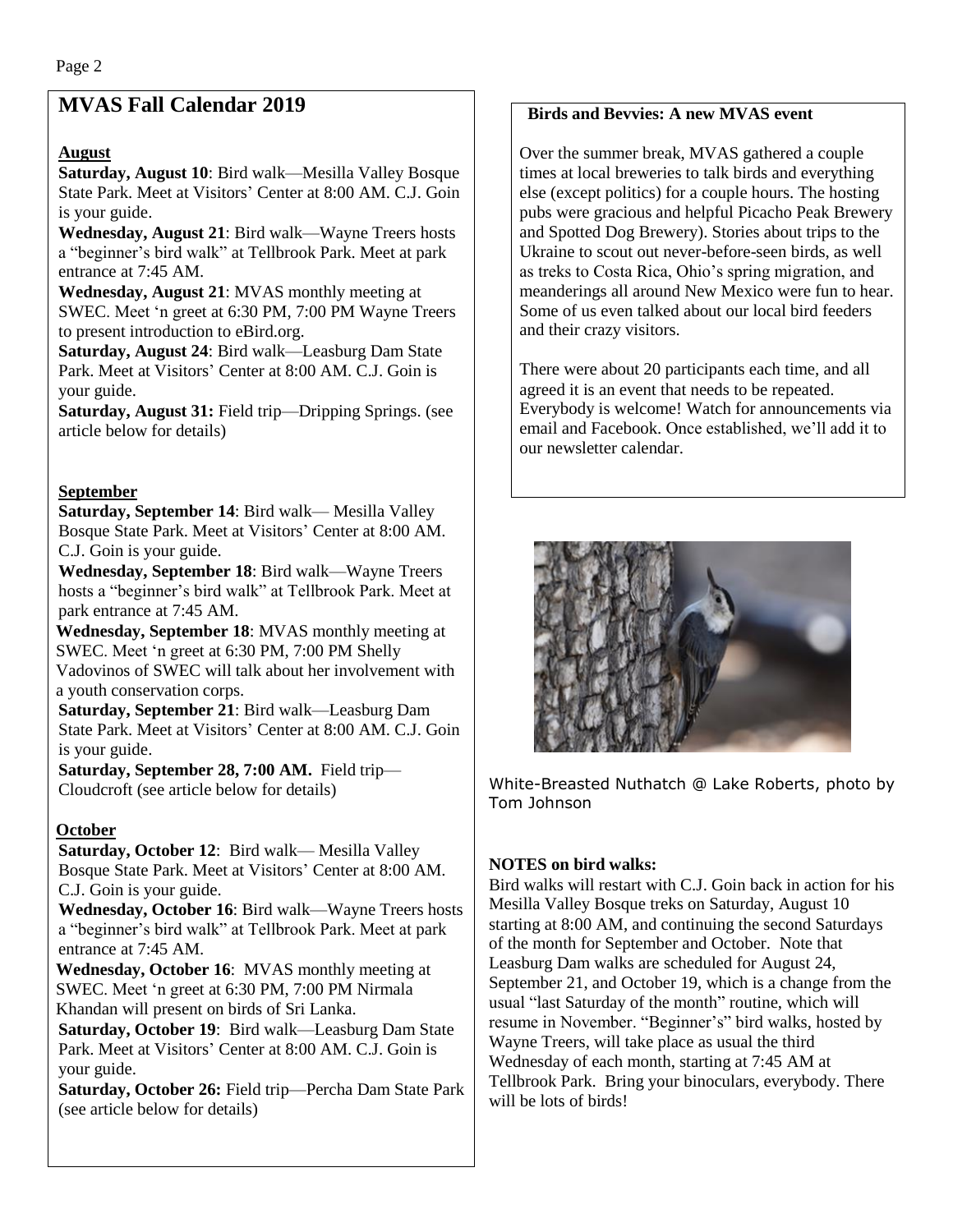#### **MVAS Fall Field Trips 2019: A work in progress**

MVAS field trips this fall will be different! We are looking for new bird walking guides, as for three months our superexperienced leaders will all be unavailable at the same time (searching distant vistas for new and exciting chirps). Not to fear! MVAS has plenty of great birders, and as a group on a field trip we'll spot birds a-plenty! The difference will be that we may have discussions regarding what we find: Was that a phainopepla or a European starling? Was that a barn swallow or a cliff swallow? Don't let this scare you from joining. We'll all have just as much fun. Here is the plan:

**Saturday, August 31, 8:00 AM Dripping Springs.** Meet at the Visitors' Center. No mosquitos (well…)! Plenty of birds. Volunteer leader needed.

**Saturday, September 28, 7:00 AM Cloudcroft.** Meet at the old K-Mart parking lot (off highway 70) at 7:00 AM and plan to carpool to High Rolls where Sid Webb will meet you. After a stop or two to check the birds before reaching the summit, Sid will lead you to his cabin for lunch and probably more birding (he needs all the help he can get). Because of the distance and lunch plans, participants should call Sid Webb (575-915-5017) in advance of the field trip to be sure there are no changes in the schedule. Volunteer leader needed.

**Saturday, October 26, 7:30 AM Percha Dam State Park.** Meet at the old K-mart parking lot (off highway 70) before heading north on I-25 to what many consider their favorite birding spot. Volunteer leader needed.

The MVAS Board will be looking for new field trip leaders this fall. Volunteer, just for the fun of it! If you would like to help, call Sid Webb (575-915-5017). We will keep you updated at meetings, email, Facebook, and on the web. No fear. Everything will be all right, and our old heroes will be back in action in November.



**Editor's note:** *Just before publication deadline, Tom Johnson submitted this note via email. It would be a great recurring feature for future editions of Roadrunner Rambler. Readers are encouraged to submit their "rare birds" wherever they find them. sw*

#### **Rare Bird Sighting:**



Hi Sid,

If you want to, in the newsletter for Rare Sightings, add that there are a couple of families of Tropical Kingbirds at Ascarate Park in El Paso. I went to find them this morning and it was great fun! I saw a few other interesting birds and had a nice time getting to know the park. See photos attached of Tropical Kingbird. Here is my eBird list: [https://ebird.org/view/checklist/S58301174](https://eur02.safelinks.protection.outlook.com/?url=https%3A%2F%2Febird.org%2Fview%2Fchecklist%2FS58301174&data=02%7C01%7C%7Ca742edcb95b541cc0e3608d70c986b15%7C84df9e7fe9f640afb435aaaaaaaaaaaa%7C1%7C0%7C636991721108987307&sdata=5H7VolW9x%2B%2FqIbaT%2Bg6dToi0SVq8ulvT3hYEOmx%2Brxg%3D&reserved=0) -Tom J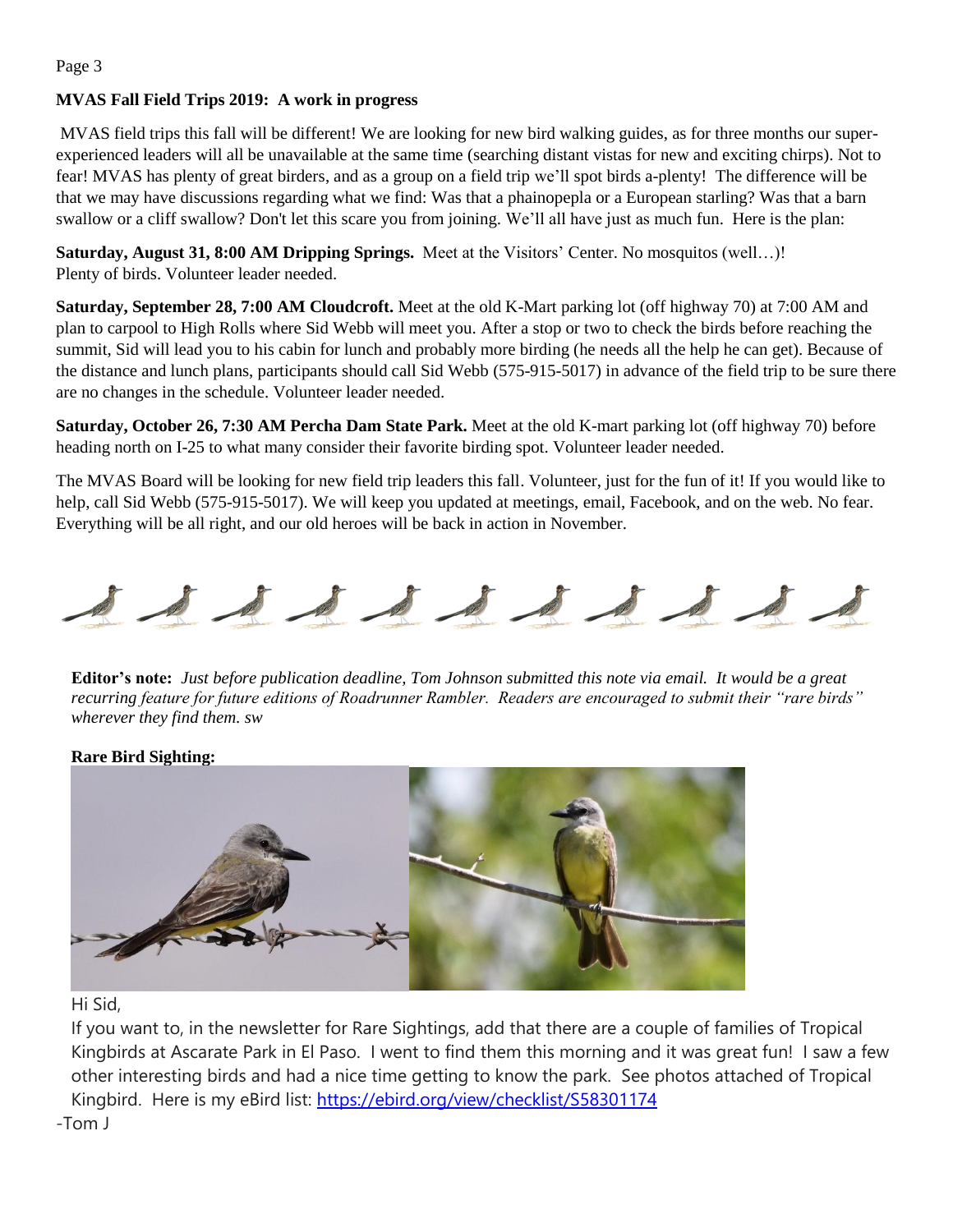# **Invitation from El Paso Audubon to MVAS**

### **Interested in Birding the Mountains of Colombia, South America?**

Colombia is a land of incredible bird diversity with more than 1,900 species, many found nowhere else on earth. By some accounts, it has the most bird species of any place on earth.

The El Paso/Trans-Pecos Audubon Society will be offering a 10-day trip to Colombia from February 29 to March 9, 2020. The excursion will visit mid- and high-elevation sites in the eastern and central mountain ranges of the Andes mountains. With an expert guide, we will have the opportunity to see stunning examples of the avifauna of the region and have ample opportunities to watch and photograph them.

You can read more about this trip (itinerary, pricing, sign up, etc.) at the Holbrook Travel site below. Additionally, \$200 of your trip fee will be donated to the Mesilla Valley Audubon Society to support their conservation and education activities. A \$200 deposit will reserve your spot. Final payment is due by November 26, 2019.

<https://www.holbrooktravel.com/where-we-travel/americas/colombia/colombia-birding-elpaso-transpecos-audubon-society>

If you have any questions about this trip, please call Scott Cutler at 915-494-2193



**European Robin, photo by Tom Johnson**

# **Birding in London** by Tom Johnson

If you are like me, usually I find myself in places where birding is not the primary reason for visiting, such as family vacations or business trips. However, I always try to sneak in some early morning or evening walks in a park, stroll by a river, the seaside, or a local wetland. In June I visited the London Wetland Centre and had a great time seeing some new birds and seeing some birds I know but have different names across the pond. You can see 40 species of birds here with a short train ride or a quick Uber. I saw many birds that migrate from Africa to London for the summer. A great find I spotted was a Green Sandpiper. My eBird list is here: [https://ebird.org/view/checklist/S57678870.](https://ebird.org/view/checklist/S57678870) I also frequented a local park and found many birds I had never seen, such as Great Tits, Gray Herons, wrens, and Mistle Thrushes. My favorite bird was the inquisitive European Robin, who loved to see what I was doing and seemed to be in every park (see photo above).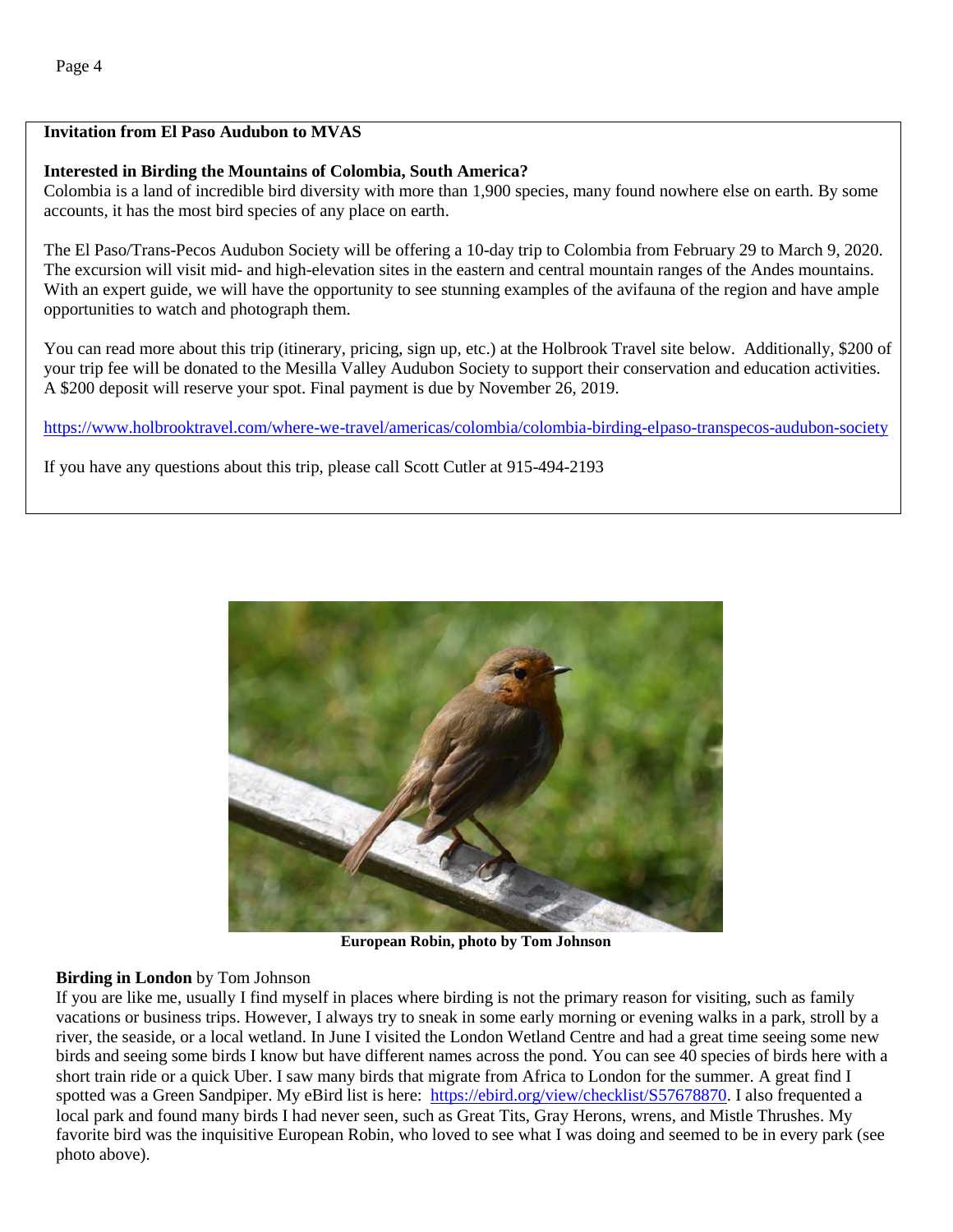Page 5

# **Conservation**

#### **US-IBWC: An Important Partner in Preservation of the Rio Grande and Riparian Habitat**

The United States International Boundary and Water Commission (USIBWC) was established in 1889 as part of a treaty with Mexico that set up joint management of rivers that the countries share. Its mission is as follows:

*The mission of the IBWC is to apply the rights and obligations which the Governments of the United States and Mexico assume under the numerous boundary and water treaties and related agreements, and to do so in a way that benefits the social and economic welfare of the peoples on the two sides of the boundary and improves relations between the two countries. (See 1, below.)*

The Rio Grande is an important focus of US-IBWC's activities. US-IBWC recently held two public meetings to solicit public input for its "Canalization Project" in our section of the Rio Grande, outlining its plans for the next 10 years. Before beginning any new intervention, the US-IBWC presents its case to the public. That is where we are now.

The US-IBWC took an important step on its Aquatic Habitat Restoration in the Rio Grande Canalization Project with its public hearing at Las Cruces City Hall on 6/12/2019. With a positive response from those present, it outlined four projects within Doña Ana County that would make this region of the river a more bird- and animal-friendly place.

Two of the four planned interventions are in the northern part of Doña Ana County on land owned by the US-IBWC in Broad Canyon and Selden Point. Plans include removal of non-native flora (*e.g*., salt cedar), removal of accumulated dead wood debris, planting of native flora, and research of river flow to improve the river's positive impact on its nearby aquatic plain in the area under consideration.

In Las Cruces, some exciting interventions are proposed. Just north of the bridge for I-10 (one mile south of La Llorona Park), water effluent from the Water Treatment Station drains into the river 12 months a year via a concrete structure. The plan is to divert this water into a four-acre site that will have ponds, meandering streams, and newly planted cottonwood and willow that will surely attract many new birds (and humans). Just north of El Paso, at the Courchesne Bridge Site, a similar project is planned. The water source there is flood water currently entering the Rio Grande directly that will be diverted over a 13-acre site.



The US-IBWC prepared carefully for this presentation. It had narrowed down its recommendations to the four sites after doing more study of effectiveness and feasibility since their stakeholders meeting in November of last year. In addition to environmental concerns, they dealt with the arcane land ownership issues that make this project so difficult. The handout provided to meeting attendees is available at [https://www.mvasaudubon.org/conservation.](https://www.mvasaudubon.org/conservation)

A second meeting of the US-IBWC soliciting public input occurred on 6/18/2019. This second meeting focused on the environmental impact of ongoing and proposed USIWBC interventions on the Rio Grande. Basically, US-IBWC outlined a river management plan that would manage levees already in place, continue attention to the vegetation within and at the side of the river, and floodplain management that involves removal of sediment that accumulates year after year. Also, it recommends partnering with the Rio Grande Trail coalition to open land along the river to public access. US-IBWC did not address specific projects discussed at the first meeting.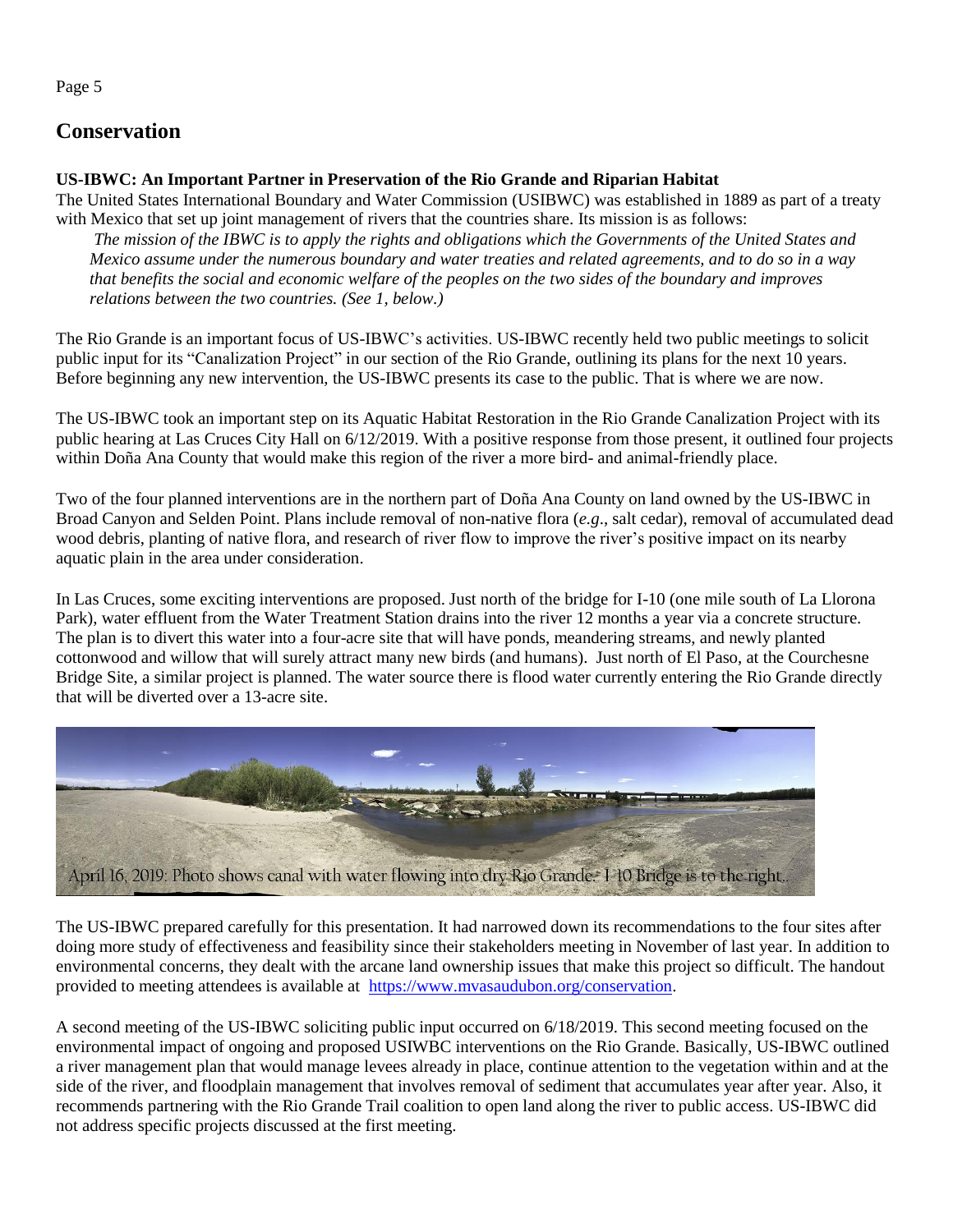# Page 6

Unlike the first session of public input, this meeting's attendees had some significant concerns with regard to some basic assumptions by US-IBWC and the suggested problem resolution proposed by the US-IBWC. Attendees criticized the US-IBWC for not doing enough sediment removal to keep up with deposition. Also, the observation that US-IBWC uses fiveyear easement assessments to justify interventions designed to be completed over a 10-year period raised concerns that a lot of potential problems might not be covered.

**10-Year Report**: During much of the second meeting described above, the US-IBWC referred to its 10-year report on activities and promised to make it available to the public. A few days later, the 242-page report appeared on its website. For anyone new to this subject, it provides a comprehensive review of what is going on with our Rio Grande. The report documents the successes, failures, and controversies involving management of the Rio Grande over the last decade. Its availability as a reference will certainly be of interest to Audubon Society membership. (See 2, below.)

References:

- 1. [https://www.ibwc.gov/About\\_Us/About\\_Us.html](https://www.ibwc.gov/About_Us/About_Us.html)
- 2. [https://www.ibwc.gov/Files/Final\\_Report\\_TenYear\\_Imp\\_RodwAppendices\\_061719.pdf.](https://www.ibwc.gov/Files/Final_Report_TenYear_Imp_RodwAppendices_061719.pdf)



Bushtit @Lake Roberts, photo by Tom Johnson

#### **From National Audubon Western Rivers Bird Count: Where do we count the birds?**

The National Audubon Society has an established Western Rivers Bird Count [\(https://www.audubon.org/western-rivers](https://www.audubon.org/western-rivers-bird-count)[bird-count\)](https://www.audubon.org/western-rivers-bird-count). During May and June each year, they invite birders to submit data to them via eBird.org. Featured birds include the Yellow Warbler, Summer Tanager, Yellow-breasted Chat, and Bell's Vireo, but they invite a list of every bird you identify. Their goal is to chart bird abundance (or lack thereof) and use the data to characterize bird responses to stream management.

But … in Doña Ana County the birding sites they chose are closed to the public! Arg! One spot by Broad Canyon is owned by the State and the other is owned by the U.S.-International Boundary Water Commission. Neither is accessible as a public birding location at this time.

However, when I informed National Audubon Society of this, they were very accommodating. After an apology, they invited us to recommend two locations that would satisfy their criteria for a "good site." The goals of the Count are: 1) To monitor habitat where their priority species occur (listed above), 2) To target important riparian areas for birds where there is limited data, 3) To track bird response to conservation efforts and drying, and 4) To track species abundance.

Surely we can find a spot satisfies program goals and is convenient for us to bird as of 2020. Two options are Mesilla Valley Bosque and Leasburg Dam State Park. Alternatively, choosing an area where the IBWC may alter the environment could prove very interesting. What do you think? Send a note to Roadrunner Rambler with your ideas. We need to be ready for next year!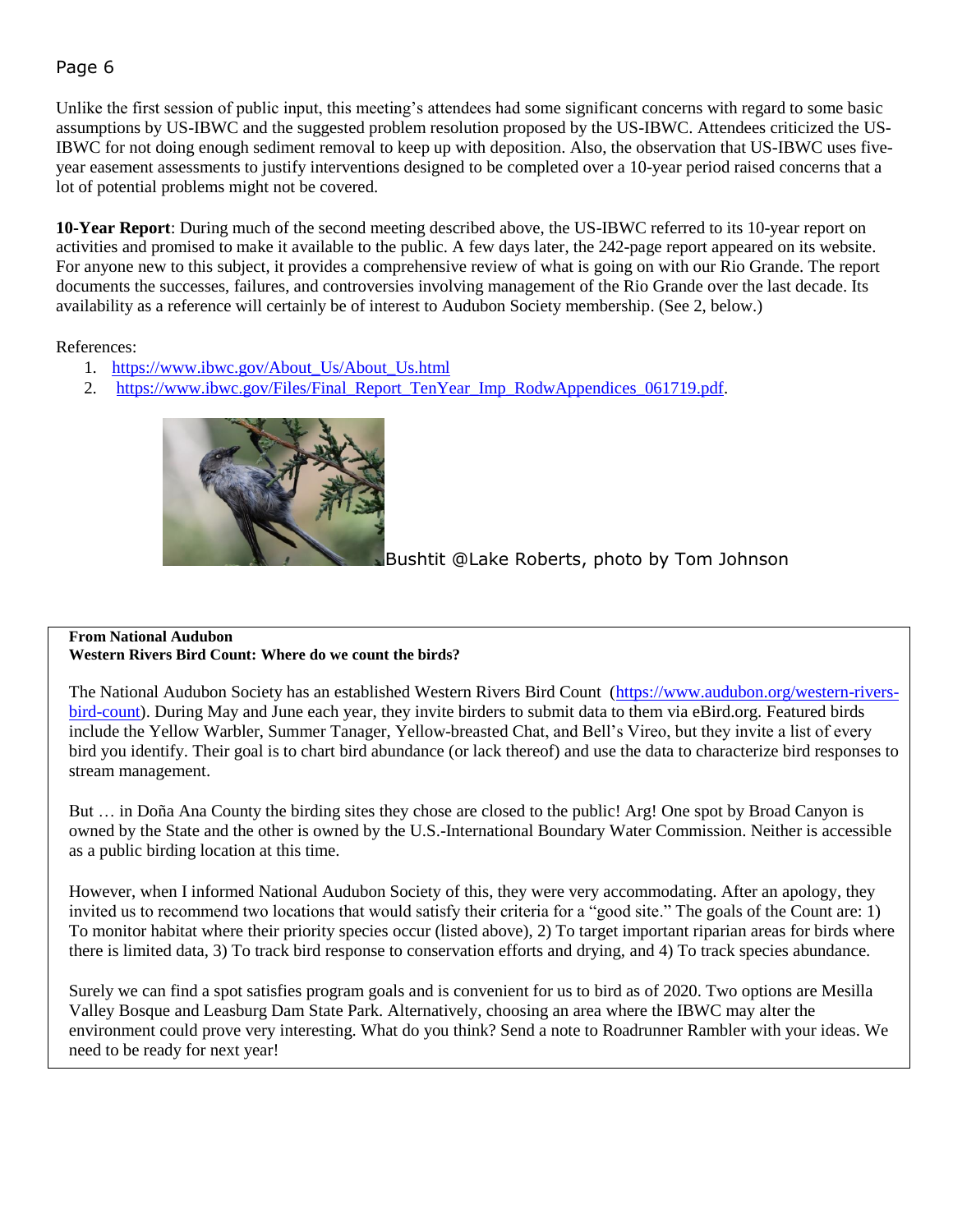

Hairy Woodpecker in agave flower, photo by Tom Johnson

# **Book Report**

*A Season on the Wind: Inside the World of Spring Migration* Kenn Kaufman, 2019

No index. No references. No footnotes. Despite this, *A Season on the Wind* is an authoritative account of spring bird migration, focusing on the southern shore of Lake Erie. Author Kenn Kaufman has been a birder since age 6,

dropped out of high school for his "big year," and resided in Ohio (after leaving the birds in Arizona!) for the last 20 years, where he has been totally dedicated to the annual arrival of millions of birds each May. Kaufman paints the picture of birds heading north in an event that has been happening for thousands of years. Warblers no bigger than a human thumb may fly over a thousand miles in one season. Every bird is a hero and is the offspring of heroes who faced the same journey.

In the Midwest, which is known for its farmland, Ohio south of Lake Erie was a vast swamp and forest unattractive to early settlers. Toledo became a commercial hub within the Great Lakes transportation zone, but along the coast, no farms could be started without extreme intervention to modify the native habitat. Instead, hunting groups set up blinds and headquarters and made the habitat friendly to birds (other than the hunters and their guns). Paradoxically, Kaufman notes bird hunters really do love their prey, and thanks to them the habitat known as the Magee Marsh Wildlife Area, the Ottawa National Wildlife Refuge, and other tremendous birding spots are active birding destinations year-round, but especially every spring.



Kaufman describes his role at the Black Swamp Bird Observatory, which is both a research center for bird migration and a source of promotion for birding along Lake Erie's coast. BSBO is the main sponsor of the "Biggest Week of American Birding," a 10-day event each May that has come to attract thousands of birders from all over the world (including this year MVAS board member Elaine Stachera Simon), with migrating warblers being the primary attraction. In addition to tours and lectures, BWAB features a popular bird tattoo contest and an annual "prom" for all those birders. Another function of the BSBO is to advocate for birds, most notably with its persistent and eventually successful effort to block a a wind farm with bird-killing turbines that would have been devastating to the migrating birds that flock to these rare pieces of habitat along the shore of Lake Erie.

The overriding theme of the book is the wonder and the miracle of the birds. Kaufman stands in awe of what they do and describes in loving terms the beauty of birds. With his long experience in northern Ohio, he can predict which birds will arrive early and which will be latecomers. His use of a weather map and bird-finding radar allows him to predict with great accuracy when a new wave of birds will arrive and which species it will contain. He is the author of several other books and field guides, but notes that this book has been in the back of his mind for most of his life. He has written a beautiful book, well worth reading.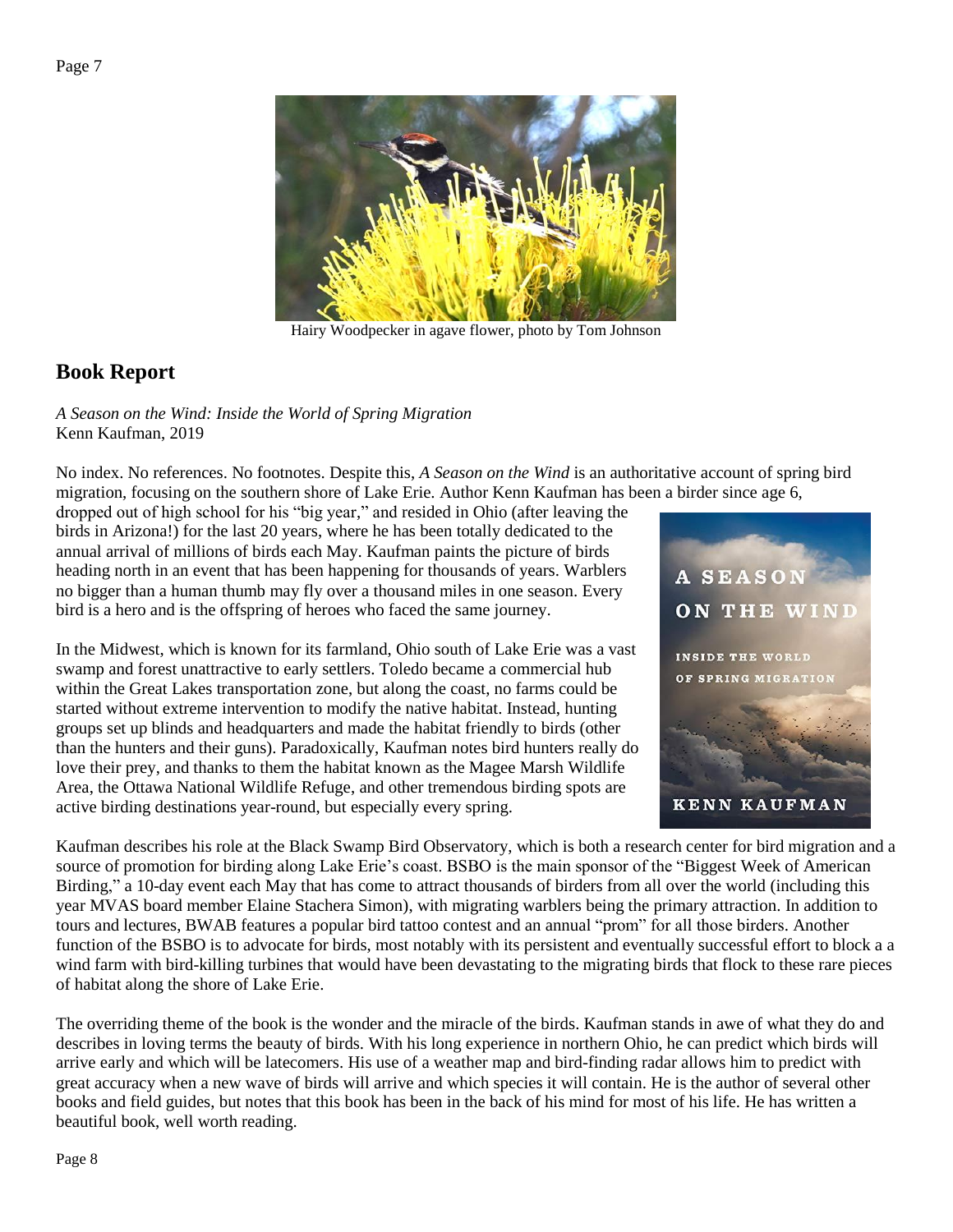#### **FEATURED BIRD(S) by Mark Pendleton © 2019**

#### **WILSON'S BIRDS**

At first glance, you probably think that *Phalaropus tricolor, Charadrius wilsonia, Gallinago delicata, Oceanites oceanicus,* and *Cardelina pusilla* have nothing in common save that they're birds. They are, after all, a phalarope, a plover, a snipe, a storm petrel, and a warbler.

Still can't guess their shared trait? There are five clues in that first paragraph.

 OK, so you probably know them better by their common names, right? They are—in both alphabetical and taxonomic order—Wilson's Phalarope, Wilson's Plover, Wilson's Snipe, Wilson's Storm Petrel, and Wilson's Warbler. And what they have in common is being named after Alexander Wilson, called by some "The Father of American Ornithology."

#### The Man

Wilson, born 6 July 1766 in Paisley, Scotland, was a poet, ornithologist, and naturalist. At the age of 13, he apprenticed as a weaver. While working as a weaver, he developed an interest in poetry, and wrote ballads, bucolic poems, and satiric comment about the conditions in the textile mills. One of these poems mocking a local mill owner was burned in public and earned Wilson a fine and prison sentence.

Upon his release, Wilson, along with a nephew, departed Scotland in May 1794 for the newly independent United States of America. They settled in Philadelphia. Jobs for weavers were few, so he tried his hand at teaching. Teaching was only barely more lucrative than weaving. So, ten years after arriving in America, influenced by the naturalist William Bartram plus the study of art and ornithology in his spare time, Wilson decided to write the definitive book on American birds. A prominent local publisher agreed to print and publish it if Wilson could find 200 subscribers, so he set out to do so.

 In his wanderings to collect—since ornithology was practiced down the barrel of a shotgun, here read "shoot" specimens for his paintings and sign up subscribers for his project, he met another naturalist whose fame would eclipse his own: John James Audubon (who, incidentally, did not subscribe). It was largely the success of Wilson's work (he even hand-delivered a copy of the first volume when it came out in1808 to President Thomas Jefferson, whom he had earlier persuaded to subscribe) that kept Audubon going when he was tempted to give up. The Work

Published in 1814, the nine volumes of *American Ornithology* contained illustrations of 268 birds, with 48 of them new to science. In addition to the illustrations, Wilson described the diet, range, and behavior of the birds with poetic skill. In all, he tramped more than 12,000 miles from New England to Florida to western Tennessee in the seven years he worked on his project.

 The resulting work highlighted important field marks in a crisply colored, two-dimensional style that users of modern field guides will recognize. He was the first to differentiate between Turkey and Black Buzzards (Vultures), and his work both sparked and fed an insatiable appetite for knowledge about the avifauna of the new country.

 It was not an easy project. Midway through collecting specimens for the final two volumes, a press workers' strike in Philadelphia forced Wilson to have to hand color many of the engravings for his book himself. He never saw many of the western species he described, instead relying on ones collected by the Lewis and Clark expedition.

 After years of tramping through the wilderness, Wilson's health gave out on him and he died of dysentery in Philadelphia on 23 August 1813 before the ninth and final volume of his work was published. It was finished and published the next year by his friend and patron George Ord.

#### The Birds

(For illustrations, please look up the individual birds either online or in your favorite field guide.)

 Wilson's Phalarope: This was one of the birds that Wilson sketched from specimens collected by the Lewis and Clark Expedition.

 Wilson's Plover: Wilson collected the type specimen—the specimen upon which the first scientific description is based—in 1813 at Cape May, New Jersey, where the bird was, and is today, a rarity. The oldest recorded Wilson's Plover was probably a male that was more than six years old when it was recaptured by bird banders in South Carolina.

 Wilson's Snipe: *Gallinago delicata* was not "split off" from the Common Snipe of the Old World until 2003. Fittingly, the American Ornithological Union named it after Wilson, who first described it for science. In his description, he noted that it had sixteen, rather than fourteen, tail feathers, as does its Old World cousin.

Wilson's Storm Petrel: As with the Wilson's Plover, it was off the coast of New Jersey that he spotted a small, swallow-sized bird skimming the waves behind his boat. So, we have Wilson's Storm Petrel.

 Wilson's Warbler: Wilson was always descriptive when naming new birds. When he saw this tiny yellow-green bird with a black cap flitting about catching insects, he called it a "Green Black-capt Flycatcher." Wilson's Warbler is so much easier to remember and say!

Page 9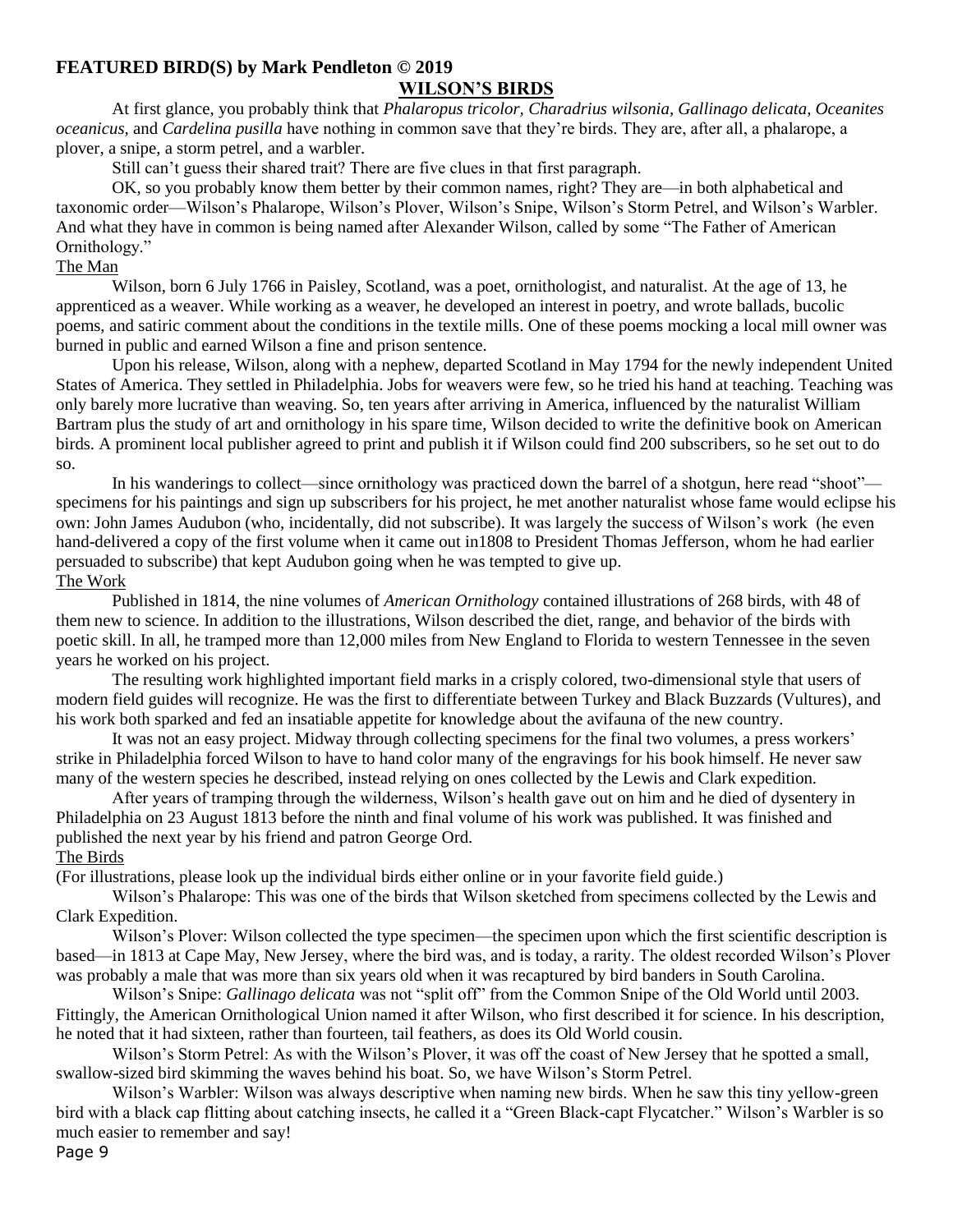#### **Watch for Late Summer Hummers** by Tom Johnson



Black-chinned Hummingbird, photo by Tom Johnson

It's that time of the year for the numbers of hummingbirds to increase as the Rufous work their way south from the Northwest and mingle with the already-present Black-chinned. Dripping Springs Natural Area workers are reporting a few Rufous males and females showing up at the feeders at the Visitor Center. There are plenty of juvenile hummers around everywhere you look as the Black-chinned and Broad-tailed Hummingbirds finish up their final broods of chicks. Keep your eyes open for infrequent visitors to your feeders such as the tiny Calliope or Anna's (recently spotted in a neighborhood below Dripping Springs). Keep those feeders fresh, don't be afraid to NOT know which type of hummer you are seeing, and ask for help from others if you need help with identification.

**[Officers & Board 2019](http://www.new-mexico-birds.com/officers-and-board-members/)** President: open Vice-president: open Secretary: Aaron Lucas Treasurer: Diane Moore Director 2017–2019: C.J. Goin Director 2017–2019: Mark Pendleton Director 2019–2020: Gill Sorg Director 2019–2021: Sid Webb Director 2019–2021: Elaine Stachera Simon Director 2019–2021: open

Committee chairs: Conservation: vacant Education: CJ Goin Field Trips: Mark Pendelton Programs: open Newsletter: Sidney Webb Website: Sidney Webb Membership: Diane Moore Christmas Bird Count Coordinator: Wayne Treers Facebook admin: Elaine Stachera Simon



Summer Tanager @ Leasburg State Park, photo by Tom Johnson

Roadrunner Ramblings is published quarterly and available on the MVAS website, with a copy emailed to all MVAS members. All members of MVAS are encouraged to submit articles of interest to the group and any bird photographs recently taken, which can be emailed to sidwebb@gmail.com. To be added to the distribution list, contact Diane Moore, hiplibrarian8090@gmail.com or (575) 528-9164. Mesilla Valley Audubon Society, a chapter of the National Audubon Society, is a conservation and natural history organization in southern New Mexico that promotes appreciation and conservation of birds, other wildlife, and habitat through environmental education, issue advocacy, and natural history experiences.